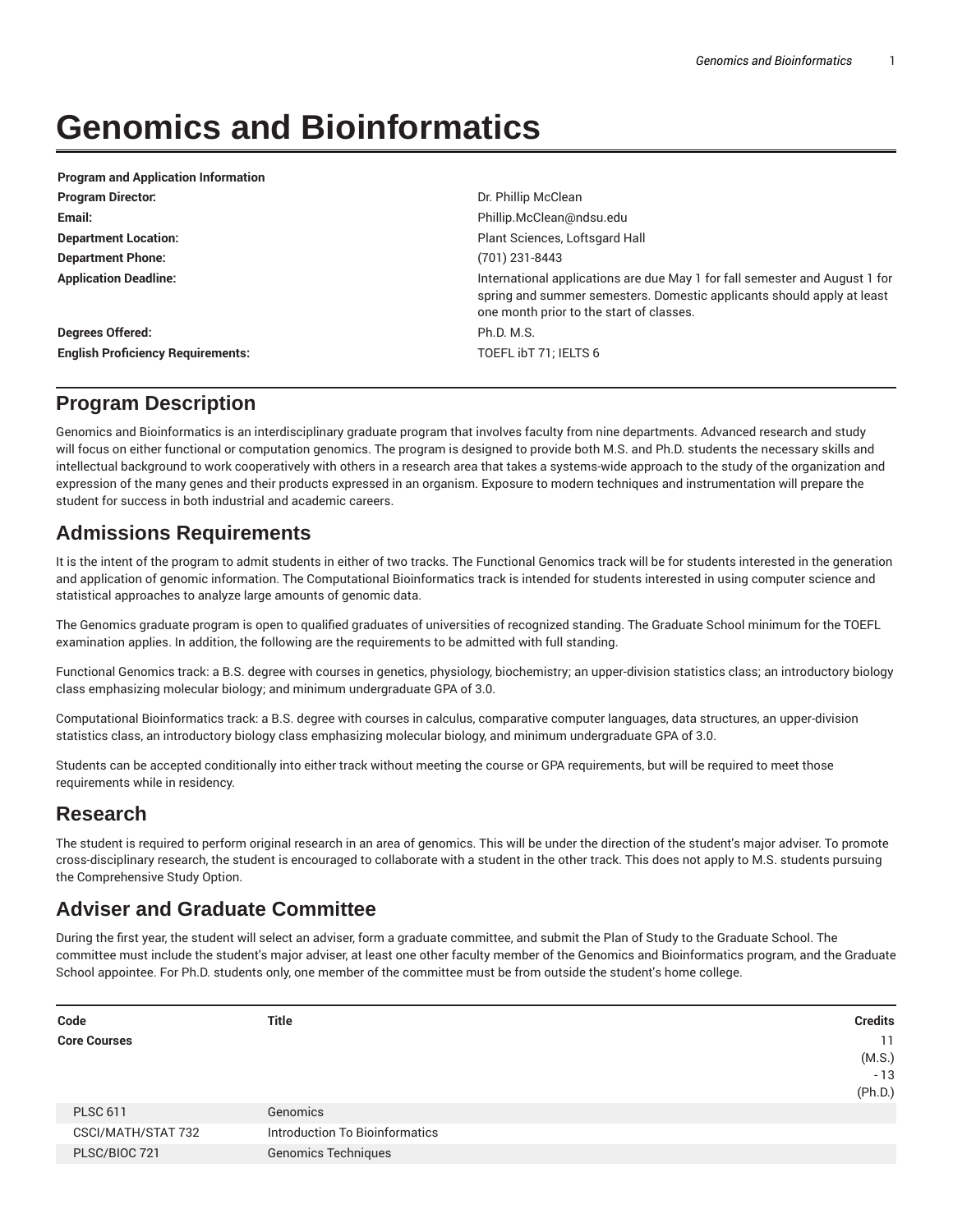796 Current Topics in Genomics 2 (MS) or 3 cr. (Ph.D.) 790 Graduate Seminar 1 (M.S.) or 2 (Ph.D.) cr

| Code                   | Title                                                                | <b>Credits</b>            |
|------------------------|----------------------------------------------------------------------|---------------------------|
| <b>Electives</b>       |                                                                      |                           |
| Physiology             |                                                                      |                           |
| <b>ANSC 828</b>        | <b>Advanced Reproductive Biology</b>                                 | 3                         |
| <b>MICR 670</b>        | Basic Immunology                                                     | $\ensuremath{\mathsf{3}}$ |
| <b>MICR 680</b>        | <b>Bacterial Physiology</b>                                          | 3                         |
| <b>MICR 781</b>        | <b>Advanced Bacterial Physiology</b>                                 | $\ensuremath{\mathsf{3}}$ |
| <b>PPTH 751</b>        | Physiology Of Plant Disease                                          | 3                         |
| Z00 660                | Animal Physiology                                                    | 3                         |
| ZOO 664                | Endocrinology                                                        | 3                         |
| ZOO 682                | Developmental Biology                                                | 3                         |
| Z00866                 | <b>Advanced Animal Behavior</b>                                      | 3                         |
| <b>Gene Expression</b> |                                                                      |                           |
| <b>BIOC 719</b>        | Molecular Biology of Gene Expression and Regulation                  | 3                         |
| <b>BOT 820</b>         | <b>Advanced Cell Biology</b>                                         | 3                         |
| <b>MICR 775</b>        | Molecular Virology                                                   | 3                         |
| <b>PLSC 731</b>        | <b>Plant Molecular Genetics</b>                                      | 3                         |
| <b>Genetics</b>        |                                                                      |                           |
| <b>BIOL 859</b>        | Evolution                                                            | 3                         |
| <b>BIOL 796</b>        | <b>Special Topics</b>                                                | 3                         |
| <b>MICR 682</b>        | <b>Bacterial Genetics and Phage</b>                                  | 3                         |
| <b>MICR 783</b>        | Advanced Bacterial Genetics and Phage                                | 3                         |
| <b>PLSC 631</b>        | Intermediate Genetics (required for Functional Genomics Option)      | 3                         |
| <b>PLSC 741</b>        | Cytogenetics                                                         | 4                         |
| <b>PLSC 751</b>        | <b>Advanced Plant Genetics</b>                                       | 3                         |
| <b>PLSC 780</b>        | <b>Population Genetics</b>                                           | $\overline{\mathbf{c}}$   |
| <b>PLSC 781</b>        | <b>Quantitative Genetics</b>                                         | $\sqrt{2}$                |
| <b>PPTH 759</b>        | <b>Host-Parasite Genetics</b>                                        | 3                         |
| Computational          |                                                                      |                           |
| <b>CSCI 724</b>        | Survey of Artificial Intelligence                                    | 3                         |
| <b>CSCI 859</b>        | <b>Computational Methods in Bioinformatics</b>                       | 3                         |
| <b>CSCI 760</b>        | <b>Dynamic Programming</b>                                           | 3                         |
| <b>CSCI 765</b>        | Introduction To Database Systems                                     | 3                         |
| <b>CSCI 783</b>        | <b>Topics In Software Systems</b>                                    | 3                         |
| <b>CSCI 796</b>        | Special Topics (Knowledge Discovery in Biological Data)              | 3                         |
| <b>CSCI 796</b>        | Special Topics (Signal Processing and Analysis in Bioinformatics)    | 3                         |
| <b>MATH 684</b>        | Mathematical Methods of Biological Processes                         | 3                         |
| <b>STAT 650</b>        | <b>Stochastic Processes</b>                                          | 3                         |
| <b>STAT 661</b>        | Applied Regression Models (required for Bioinformatics Ph.D. option) | 3                         |
| <b>STAT 730</b>        | <b>Biostatistics</b>                                                 | 3                         |
| <b>STAT 764</b>        | <b>Multivariate Methods</b>                                          | 3                         |
| <b>STAT 796</b>        | Special Topics (required for Bioinformatics Ph.D. option)            | 3                         |

# **Ph.D. Program**

# **Functional Genomics Option**

• Ph.D. Core Courses 13 credits

• Support Courses (required unless on incoming transcript) BIOL 859 Evolution , PLSC 631 Intermediate Genetics, STAT 726 Applied Regression and Analysis of Variance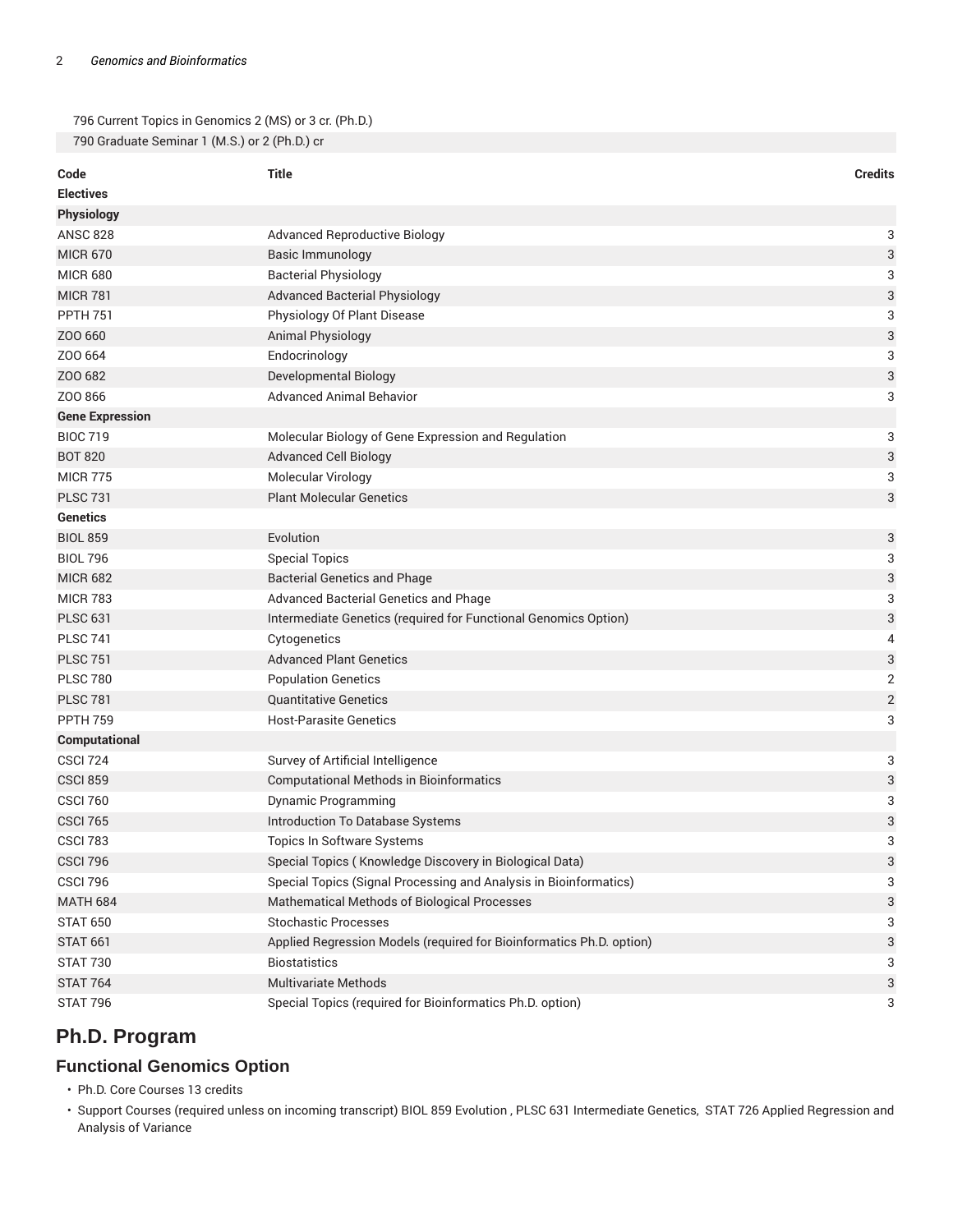- Electives minimum of 15 credits from the Physiology, Gene Expression, Genetics and Computational Elective areas; one course from each of the Physiology, Gene Expression, Genetics elective areas is required
- Research to 90 credits total **(NOTE: a minimum of 15 didactic credits must be 700-level courses)**

### **Bioinformatics Option**

- Ph.D. Core Courses 13 credits
- Support Courses (required unless on incoming transcript) PLSC 731 Plant Molecular Genetics, STAT 661 Applied Regression Models, CSCI 796 Special Topics
- Electives minimum of 15 credits; a minimum of three courses must be from the Computational area and a minimum of one course must be from either the Physiology, Gene Expression or Genetics Elective areas
- Research to 90 credits total **(NOTE: a minimum of 15 didactic credits must be 700-level courses)**

# **M.S. Program - Thesis Option**

### **Functional Genomics Option**

- M.S. Core Courses 11 credits
- Electives- minimum of 9 credits from the Physiology, Gene Expression, and Genetics areas; a minimum of one course must be selected from each of two of these areas
- Research to 30 credits total

## **Bioinformatics Option**

- M.S. Core Courses 11 credits
- Electives minimum of 9 credits; a minimum of one course must be from the Physiology, Gene Expression or Genetics Elective areas; the remainder of the courses must be from the Computational area
- Research to 30 credits total

# **M.S.Program - Comprehensive Study Option**

### **Functional Genomics Option**

- M.S. Core Courses 11 credits
- Electives- minimum of 15 credits from the Physiology, Gene Expression, and Genetics areas; a minimum of one course must be selected from each of two of these areas
- Masters Paper to minimum of 30 credit total

### **Bioinformatics Option**

- M.S. Core Courses 11 credits
- Electives minimum of 15 credits; a minimum of two courses must be from the Physiology, Gene Expression or Genetics Elective areas; the remainder of the courses must be from the Computational area

#### **Masters Paper to minimum of 30 credit total**

## **Examinations**

- 1. **Qualifying Exam (Ph.D. only):** This exam consists of written and oral portions. The student will complete a written exam that emphasizes the application of materials presented in the core courses. The members of the genomics graduate program will submit these questions. The oral exam will be administered by the student's graduate committee and will focus on material beyond the core courses that are specific to the research of the student. Upon completion of the qualifying exam, the student will be accepted as a Ph.D. candidate.
- 2. **Final Exam (M.S. and Ph.D.):** The final exam will be an oral defense of the student's research results. The student's graduate committee will administer the exam.
- 3. **Comprehensive Study Option Paper (M.S. only):** M.S. students pursuing the Comprehensive Study Option will be required to complete an in-depth paper of a specific topic relevant to Genomics. The paper will be reviewed and accepted by the student's graduate committee.

#### **Peter Bergholz, Ph.D.**

Michigan State University, 2007 Department: Veterinary and Microbiological Sciences Research Interest: Bacterial Population and Landscape Genomics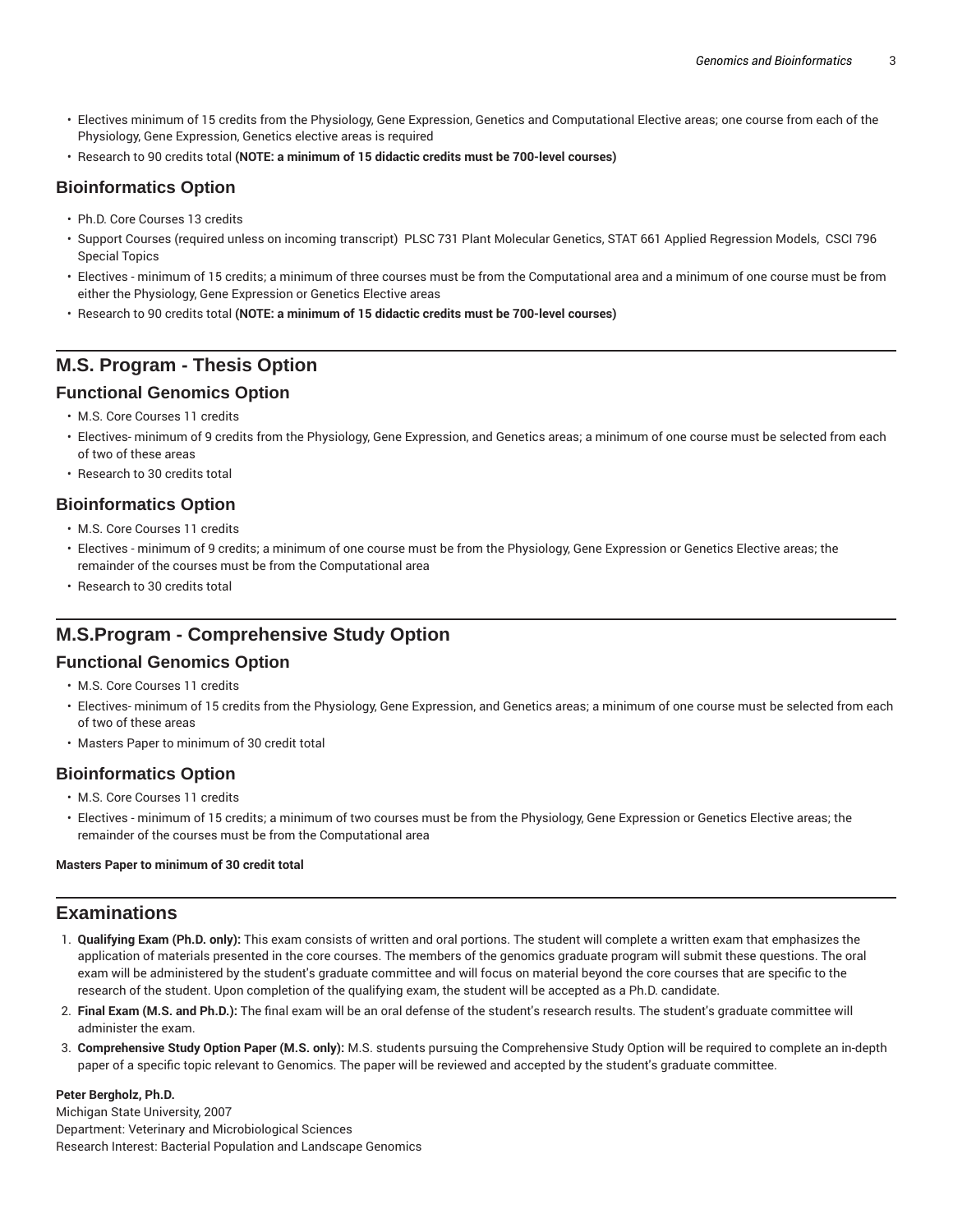#### **Eugene Berry, Ph.D.**

Northeastern University, 1983 Department: Veterinary and Microbiological Sciences Research Interest: Animal Virology

**Xiwen Cai, Ph.D.** Washington State University, 1998 Department: Plant Sciences Research Interest: Cytogenetics

#### **Michael J. Christoffers, Ph.D.**

University of Missouri-Columbia, 1998 Department: Plant Sciences Research Interest: Weed Molecular Genetics

**Anne Denton, Ph.D.**

University of Mainz, 1996 Department: Computer Science Research Interest: Data Mining, Bioinformatics

#### **Justin D. Faris, Ph.D.**

Kansas State University, 1999 Department: Plant Sciences Research Interest: Wheat Molecular Genetics

#### **Nathan Fisher, Ph.D.**

University of Michigan, 2006 Department: Veterinary and Microbiological Sciences Research Interest:Functional Genomics and Gene Exaptation

#### **Timothy Friesen, Ph.D.**

North Dakota State University, 2001 Department: Plant Pathology Research Interest: Host-Pathogen Interactions of Cereals

#### **Jill Hamilton, Ph.D.**

University of British Columbia, 2012 Department: Biological Sciences Research Interest: Plant Evolutionary Genomics

#### **David P. Horvath, Ph.D.**

Michigan State University, 1993 Department: Plant Sciences Research Interest: Perennial Weed Physiology

#### **Rick Jansen, Ph.D.**

University of Minnesota, 2009 Department: Public Health Research Interest: Molecular and Genomic Epidemiology

#### **Zhaohui Liu, Ph.D.**

North Dakota State University, 2006 Department: Plant Pathology Research Interest: Host-Parasite Interactions of Wheat

#### **Phillip E. McClean, Ph.D.**

Colorado State University, 1982 Department: Plant Sciences Research Interest: Plant Molecular Genetics

#### **Steven W. Meinhardt, Ph.D.**

University of Illinois, Champaign-Urbana, 1984 Department: Biochemistry and Molecular Biology Research Interest: Protein Structure/Function